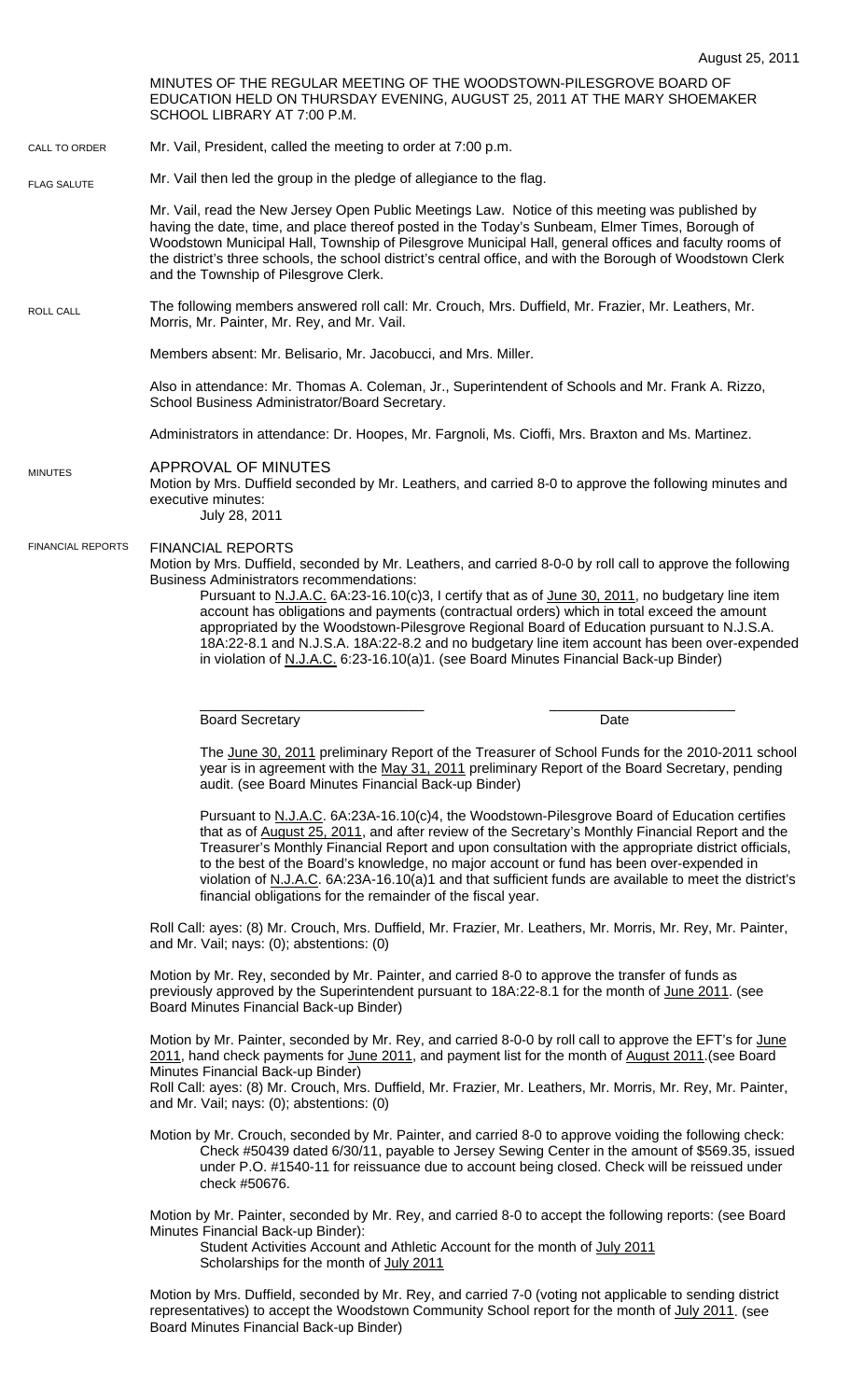|                                                           | August 25, 2011                                                                                                                                                                                                                                                                                                                                                                                                                                                                                                                                                                                      |
|-----------------------------------------------------------|------------------------------------------------------------------------------------------------------------------------------------------------------------------------------------------------------------------------------------------------------------------------------------------------------------------------------------------------------------------------------------------------------------------------------------------------------------------------------------------------------------------------------------------------------------------------------------------------------|
| <b>AUDIENCE</b><br><b>PARTICIPATION</b>                   | <b>AUDIENCE PARTICIPATION I</b><br>Mr. Kevin Crouch spoke as a member of the public informing the Board of the upcoming 100 <sup>th</sup> anniversary<br>of the Woodstown-Salem Thanksgiving Day football game. Woodstown will be hosting the game this year<br>and the event will hopefully include alumni Band and Football members.                                                                                                                                                                                                                                                               |
| <b>WPRSSA</b><br>MEMORANDUM OF<br>AGREEMENT               | WPRSSA MEMORANDUM OF AGREEMENT<br>Motion by Mrs. Duffield, seconded by Mr. Painter, and carried 8-0-0 by roll call to ratify the Memorandum<br>of Agreement dated June 24, 2011, between the Woodstown-Pilesgrove Regional Board of Education<br>and the Woodstown-Pilesgrove Regional Support Staff Association and the associated salary guides.<br>(Note: All pages were not included with the attachment approved on July 29, 2011)<br>Roll Call: ayes: (8) Mr. Crouch, Mrs. Duffield, Mr. Frazier, Mr. Leathers, Mr. Morris, Mr. Rey, Mr. Painter,<br>and Mr. Vail; nays: (0); abstentions: (0) |
| <b>EDUCATIONAL</b><br><b>PROGRAMS</b><br><b>COMMITTEE</b> | EDUCATIONAL PROGRAMS COMMITTEE<br>The Board reviewed the August 18, 2011 Educational Programs Committee Report submitted by Mrs.<br>Miller. The following recommendations were acted upon:                                                                                                                                                                                                                                                                                                                                                                                                           |
|                                                           | Motion by Mr. Rey, seconded by Mr. Frazier, and carried 8-0-0 to approve the following:<br>2011-2012 District and High School handbooks as listed. (see page __)                                                                                                                                                                                                                                                                                                                                                                                                                                     |
|                                                           | High School field trips. (see page ___)                                                                                                                                                                                                                                                                                                                                                                                                                                                                                                                                                              |
|                                                           | Dual Credit Articulation Agreement with Gloucester County College.                                                                                                                                                                                                                                                                                                                                                                                                                                                                                                                                   |
|                                                           | Submission of the No Child Left Behind (NCLB) grant application for the 2011-2012 school year<br>in the amount of $$199,491.$ (see page $\qquad$ )                                                                                                                                                                                                                                                                                                                                                                                                                                                   |
|                                                           | Agreement with Penns Grove-Carneys Point Regional School District for them to serve as the<br>LEA for the 2011-2012 Title III Consortium.                                                                                                                                                                                                                                                                                                                                                                                                                                                            |
|                                                           | Agreement with College Board to administer the PSAT to all 9 <sup>th</sup> grade students and the<br>ReadiStep to all 8 <sup>th</sup> grade students.                                                                                                                                                                                                                                                                                                                                                                                                                                                |
|                                                           | Creation of new high school club entitles "Students in Action" for the 2011-2012 school year. (see<br>$page$ <sub>___</sub> )                                                                                                                                                                                                                                                                                                                                                                                                                                                                        |
|                                                           | Roll Call: ayes: (8) Mr. Crouch, Mrs. Duffield, Mr. Frazier, Mr. Leathers, Mr. Morris, Mr. Rey, Mr. Painter,<br>and Mr. Vail; nays: (0); abstentions: (0)                                                                                                                                                                                                                                                                                                                                                                                                                                            |
|                                                           | Motion by Mr. Rey, seconded by Mr. Frazier, and carried 7-0-0 by roll call (voting not applicable to<br>sending district representatives) to approve the 2011-2012 Middle School and Shoemaker School<br>handbooks as listed. (see page ___)                                                                                                                                                                                                                                                                                                                                                         |
|                                                           | Roll Call: ayes: (7) Mr. Crouch, Mrs. Duffield, Mr. Frazier, Mr. Leathers, Mr. Rey, Mr. Painter, and Mr. Vail;<br>nays: (0); abstentions: (0)                                                                                                                                                                                                                                                                                                                                                                                                                                                        |
| POLICY COMMITTEE                                          | POLICY COMMITTEE – The Board reviewed the August 16, 2011 Policy Committee Report submitted by<br>Mr. Leathers. There were no recommendations.                                                                                                                                                                                                                                                                                                                                                                                                                                                       |
| PERSONNEL<br><b>COMMITTEE</b>                             | PERSONNEL COMMITTEE - The Board reviewed the August 18, 2011 Personnel Committee Report<br>submitted by Committee Chairperson, Mr. Rey. The following recommendations were acted upon:                                                                                                                                                                                                                                                                                                                                                                                                               |
|                                                           | Motion by Mr. Rey, seconded by Mrs. Duffield, and carried 7-0-0 by roll call (voting not applicable to<br>sending district representatives) to approve the following:                                                                                                                                                                                                                                                                                                                                                                                                                                |
|                                                           | Accept the resignation of Maria Gallagher, Middle School Science Teacher, effective 60 days<br>from date of notice, or upon the appointment of a suitable replacement. (see page __)                                                                                                                                                                                                                                                                                                                                                                                                                 |
|                                                           | Appointment of Kimberly Nelson as Mary Shoemaker School Guidance Counselor effective<br>September 1, 2011 through June 30, 2012, at Master's, Step 13 (\$64,256).                                                                                                                                                                                                                                                                                                                                                                                                                                    |
|                                                           | Roll Call: ayes: (7) Mr. Crouch, Mrs. Duffield, Mr. Frazier, Mr. Leathers, Mr. Rey, Mr. Painter, and Mr. Vail;<br>nays: (0); abstentions: (0)                                                                                                                                                                                                                                                                                                                                                                                                                                                        |
|                                                           | Motion by Mr. Rey, seconded by Mr. Frazier, and carried 8-0-0 by roll call to appoint the following High<br>School/District Staff Members for the 2011-2012 school year as follows:<br>Susan Massara - High School Health/Physical Education Teacher effective September 1, 2011<br>through June 30, 2012, at Bachelor's, Step 1 (\$47,255).                                                                                                                                                                                                                                                         |
|                                                           | Joseph O'Brien - High School Math Teacher effective September 1, 2011 through June 30, 2012<br>at Bachelor's, Step 1 (\$47,255).                                                                                                                                                                                                                                                                                                                                                                                                                                                                     |
|                                                           | Jason Mace - High School Math Teacher effective September 1, 2011 through June 30, 2012, at<br>Bachelor's, Step 1 (\$47,255).                                                                                                                                                                                                                                                                                                                                                                                                                                                                        |
|                                                           | Amanda Abernethy - High/Middle School English/Language Arts Teacher effective September 1,<br>2011 through June 30, 2012, at Bachelor's, Step 1 (\$47,255).                                                                                                                                                                                                                                                                                                                                                                                                                                          |
|                                                           | Michele Ottaviano - Part-Time Cafeteria Clerk effective September 1, 2011 through June 30,<br>2012 at a rate of \$12.81 per hour for up to 10 hours per week.                                                                                                                                                                                                                                                                                                                                                                                                                                        |
|                                                           |                                                                                                                                                                                                                                                                                                                                                                                                                                                                                                                                                                                                      |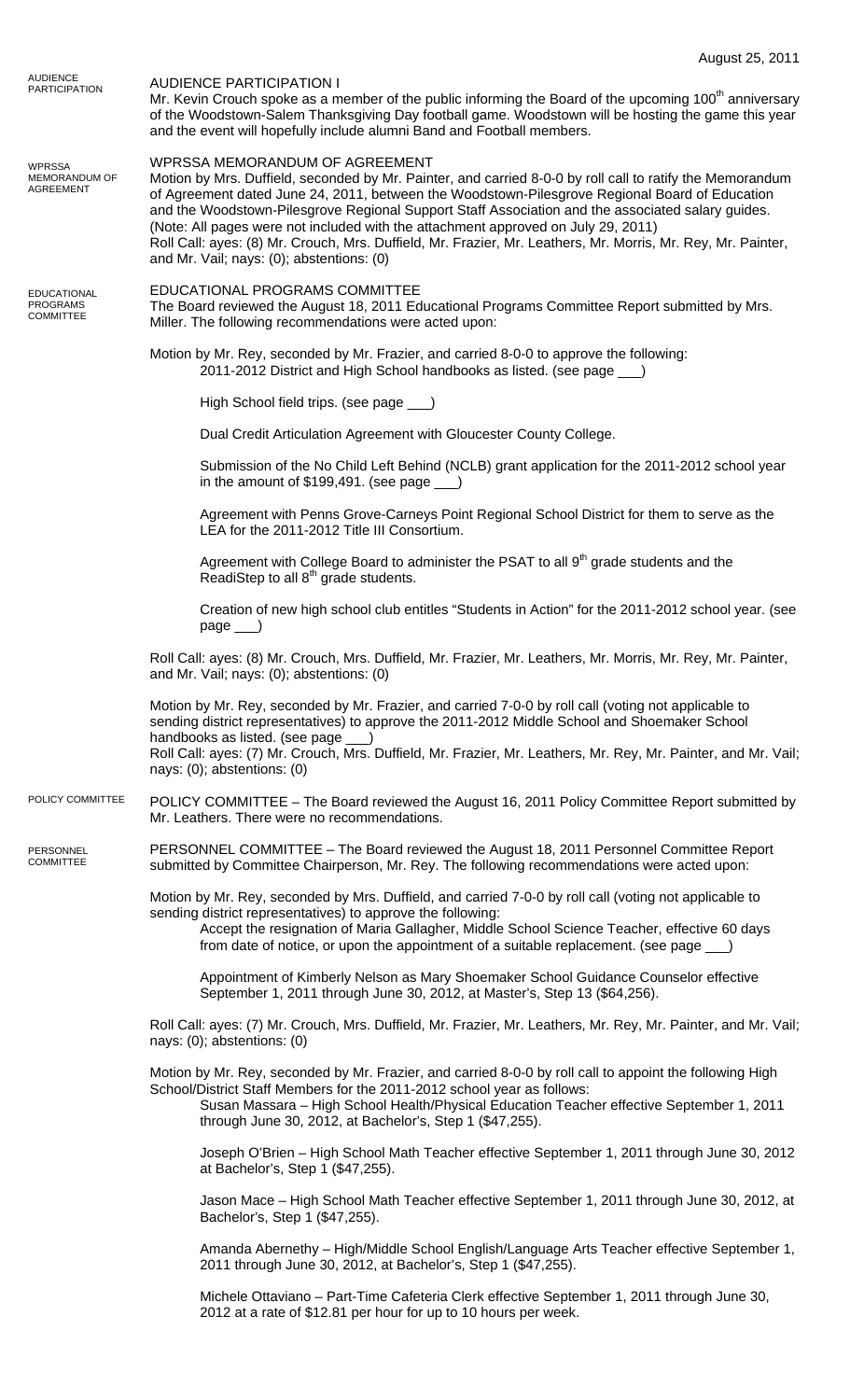Roll Call: ayes: (8) Mr. Crouch, Mrs. Duffield, Mr. Frazier, Mr. Leathers, Mr. Morris, Mr. Rey, Mr. Painter, and Mr. Vail; nays: (0); abstentions: (0)

Motion by Mr. Rey, seconded by Mrs. Duffield, and carried 7-0-1 by roll call to approve the following: Emergent hire resolution for the following new staff members:

> Susan Massara Joseph O'Brien Jason Mace Amanda Abernethy

 Acceptance of the following high school extra-duty resignations for the 2011-2012 school year: Kimberly Nelson – Student Council Advisor

Carol Evans – Assistant Girls Soccer Coach

Dianna Eberl – Assistant Field Hockey Coach (Freshman). (Note: Resignation notice indicates that Ms. Eberl is resigning as the lacrosse coach as well; however she has not yet been appointed to that position so no action is required.) Kristine Knorr – Assistant Winter Track Coach

Appointment of staff to the following high school extra-duty positions for the 2011-2012 school year:

Woodstonian Advisor – Lisa Blaney

Student Council Co-Advisor – Kristine Knorr

Student Council Co-Advisor – Jessica Nowak

Assistant Field Hockey Coach (Middle School) – Chelsea Koerner

Assistant Field Hockey Coach (Freshman) – Pamela Henderson. (Note: Ms. Henderson is being transferred from the previous appointment of Middle School Assistant Field Hockey Coach.

Assistant Field Hockey Coach (JV) – Susan Massara

Assistant Girls Soccer Coach (JV) – Dana Hitchner (Note: Ms. Hitcher is being transferred from the previous appointment of Assistant Girls Soccer Coach (Freshman). Assistant Girls Soccer Coach (Freshman) – Lauren Morgan

Ticket Takers, seller, & security as follows:

 Adam Hyland Susan Massara Jennifer Hildebrand

Appointment of Sondra Hiles to the position of high school mentor coordinator in the amount of \$550, to be paid through NCLB grant funds for the 2011-2012 school year.

Appointment of mentors for the 2011-2012 school year. (see page \_\_\_)

Payment of  $7<sup>th</sup>$  period stipends to high school staff members for the 2011-2012 school year. (see page \_\_\_)

Establishment of the following new job descriptions: Technology Team Leader - #4118.39 Technology Mentor - #4118.39 Graduation Coach - #4118.40

Appointment of high school technology mentors for the 2011-2012 school year as follows: Wendy Davis

Doug Hathaway Cheryl Levisky Pete Mazzagatti

Compensation to high school staff members for attendance at workshops. (see page \_\_\_)

High school athletic volunteers for the 2011-2012 school year. (see page \_\_\_)

Revision to rates of pay previously approved for extra work performed in order to conform to those established in the negotiated agreement. (see page \_\_\_)

Appointment of the following staff members for the 2011-2012 school year as required in accordance with the Harassment, Intimidation and Bullying policy #5131.1, with no stipend: District Anti-Bullying Coordinator – Michele Martinez High School Anti-Bullying Specialist – Rosemma Ward

Professional development request from Nathan Frey to attend the NCTM 2011 Mathematics Regional Conference and Exposition from October 19-21, 2011, in Atlantic City. (see page \_

2011-2012 salaries for the District and High School Maintenance/Custodial workers. (see page  $\rightarrow$ 

Reappointment of the following substitutes for the 2011-2012 school year: Ashley Gregor – Substitute Teacher Cheryl Manganelli – Substitute Teacher and Substitute Instructional Assistant Marilyn Mortimer – Substitute Teacher

Appointment of the following to the 2011-2012 district substitute list: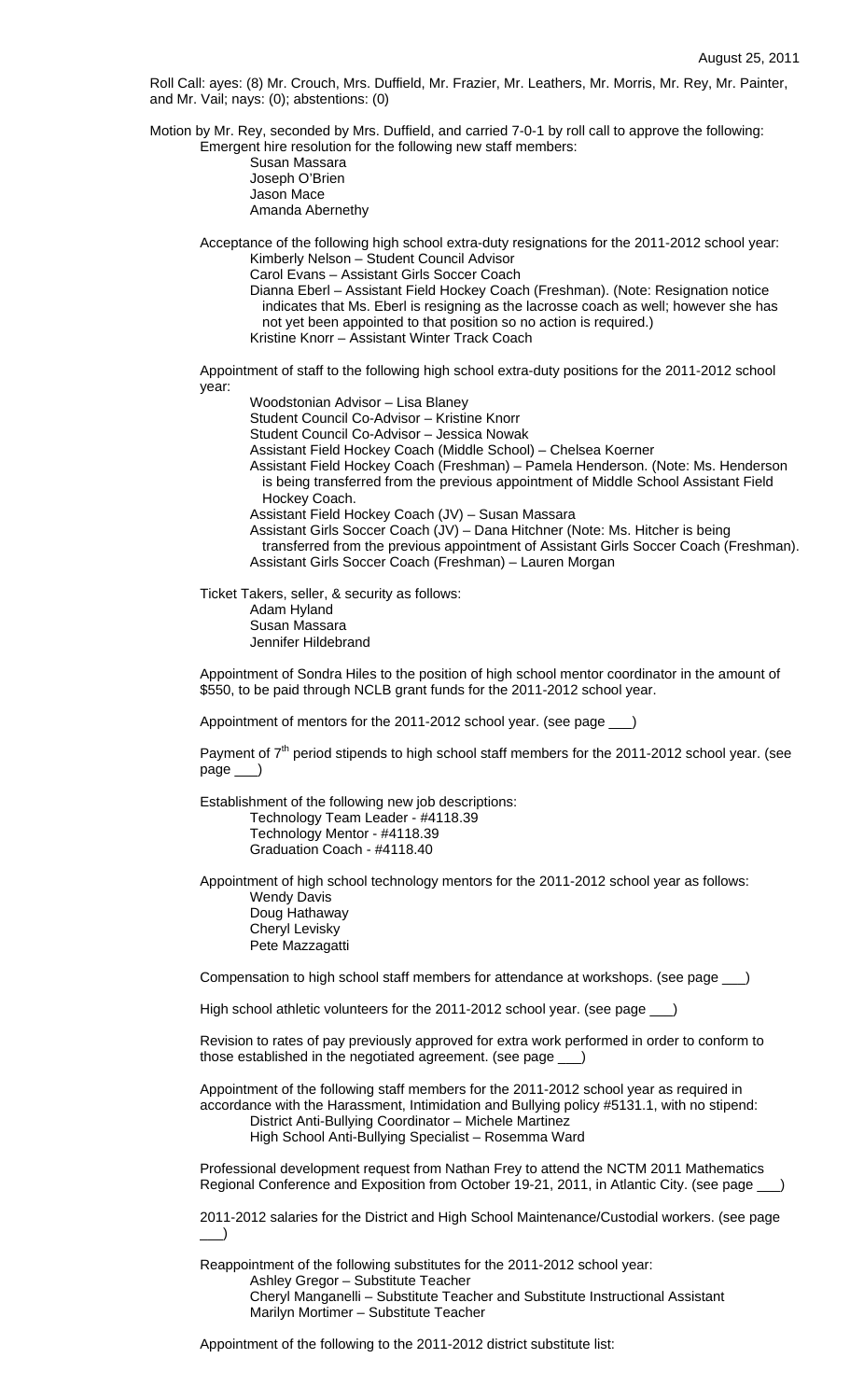Joseph Talbot – Substitute Teacher Grace Treadway – Substitute Teacher, Substitute Instructional Asst., Clerical Sub, and Cafeteria Worker Sub. Christopher Bialecki – Substitute Teacher and Substitute Instructional Asst.

Establish the following substitute rates of pay for the 2011-2012 school year, which reflect no increase from last year:

 Teacher \$80 per day Long-Term Substitute Teacher - \$125 per day Nurse - \$133 per day Nurse (extended field trips after regular school hours) \$30 per hour up to a maximum of 4 extra hours per day.) Cafeteria - \$8 per hour Maintenance - \$12.50 per hour Clerical - \$60 per day Instructional Aide - \$60 per day Educational Interpreter - \$60 per day

Change in pay classification for Joseph Ursino, High School Teacher, from BA+30 to MA effective September 1, 2011, as in accordance with the negotiated agreement.

Appointment of Charlene Catalano as Students in Action volunteer advisor for the 2011-2012 school year.

James and Deborah Hackett as athletic volunteers for the soccer program for the 2011 season.

Roll Call: ayes: (7) Mrs. Duffield, Mr. Frazier, Mr. Leathers, Mr. Morris, Mr. Rey, Mr. Painter, and Mr. Vail; nays: (0); abstentions: (1) Mr. Crouch abstained on the appointment of James and Deborah Hackett only.

Motion by Mr. Rey, seconded by Mr. Leathers, and carried 7-0-0 by roll call (voting not applicable to sending district representatives) to appoint the following Middle School and Shoemaker School staff members for the 2011-2012 school year:

Melanie Wescott - Mary Shoemaker School 4<sup>th</sup> Grade Long-Term Substitute Teacher effective September 7, 2011 through December 23, 2011, at the established rate of \$125 per day for each day worked, with no other benefits, during Mrs. Dickson's leave of absence. It is further recommended that Ms. Wescott be added to the district substitute teacher list through June 30, 2012, effective immediately upon the completion of this long-term assignment.

Change in employment status for AngelaRae Hughes from part-time to fill-time One-to-One Instructional Assistant effective September 1, 2011 through June 30, 2012, at Step 2 (\$18,372).

Donna Tillis – Mary Shoemaker School Instructional Assistant effective September 1, 2011 through June 30, 2012, at Step 1 (\$18,000).

Roll Call: ayes: (7) Mr. Crouch, Mrs. Duffield, Mr. Frazier, Mr. Leathers, Mr. Rey, Mr. Painter, and Mr. Vail; nays: (0); abstentions: (0)

Motion by Mr. Rey, seconded by Mrs. Duffield, and carried 7-0-0 by roll call (voting not applicable to sending district representatives) to approve the following:

Emergent hire resolution for the following new staff members:

 Melanie Wescott Donna Tillis

Appointment of staff to the following middle school extra-duty positions for the 2011-2012 school year:

 Yearbook Advisor – Chelsea Koerner  $6<sup>th</sup>$  Grade Academic Team Leader – Jennifer Sherburne

Appointment of the following staff members to handle science kit refurbishment for the 2011-2012 school year at a stipend of \$550 each:

Middle School:

Jennifer Battaglia

Mary Shoemaker School:

Kingergarten – Cynthia Lenahan

- Grade 1 Lisa O'Brien
- Grade 2 Kate Danner
- Grade 3 Joan Hackl
- Grade 4 Danielle Dickson

Appointment of middle school and Shoemaker school mentor coordinators in the amount of \$550 each, to be paid through NCLB grant funds for the 2011-2012 school year as follows: Jennifer Kelly – Middle School

Jean Gallo – Mary Shoemaker

Appointment of middle school and Shoemaker school mentors for the 2011-2012 school year. (see page \_\_\_)

Payment of  $7<sup>th</sup>$  period stipends to middle school staff members for the 2011-2012 school year. (see page \_\_\_)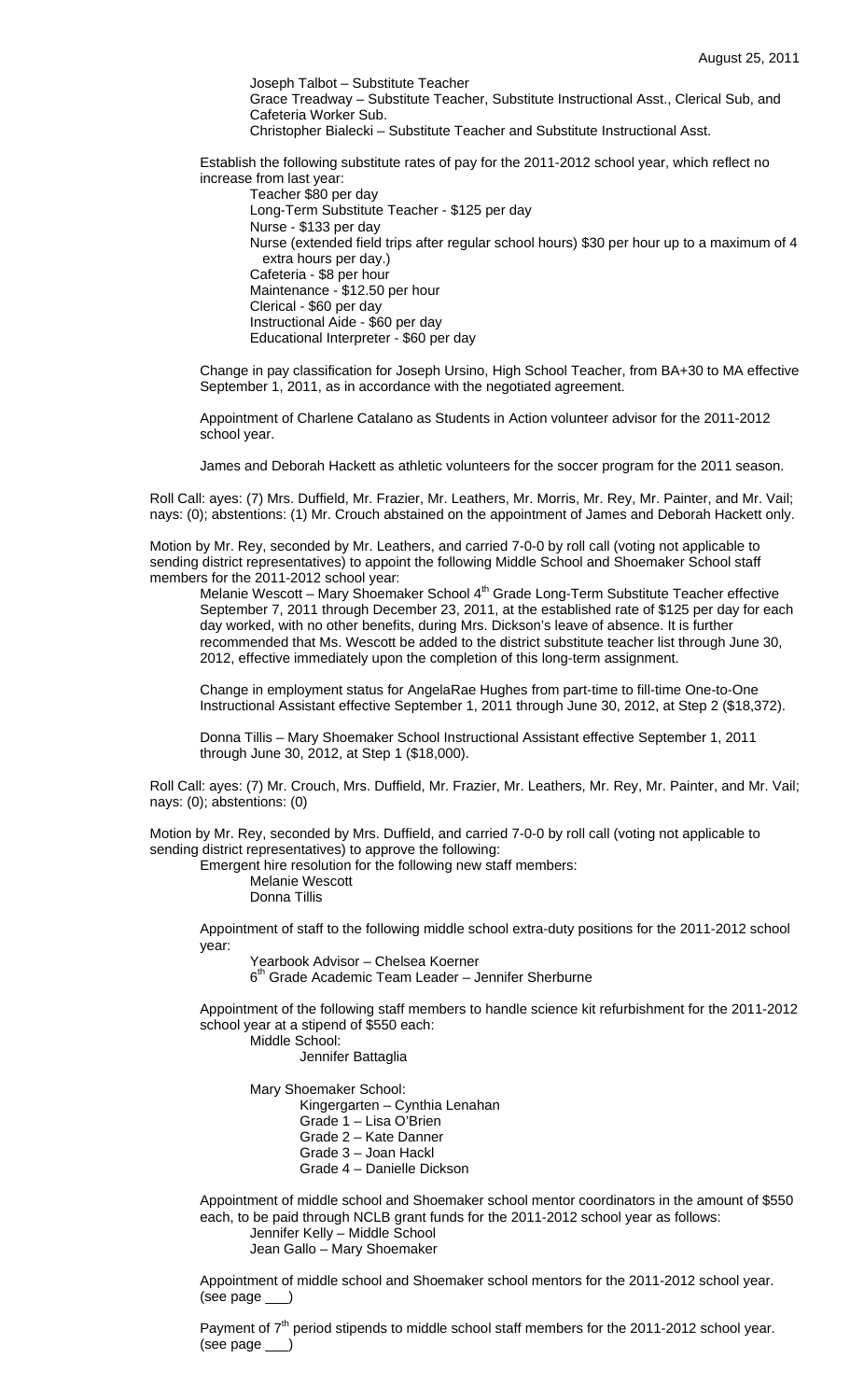Appointment of middle school and Shoemaker school technology mentors for the 2011-2012 school year as follows:

 Middle School: Jennifer Battaglia Gina Donahue Donald Stech Rebecca Schalick

 Mary Shoemaker School: Janice McGrath Jesse Stemberger Jennifer Hildebrand

Compensation to middle school staff members for attendance at workshops. (see page  $\_$ 

Compensation to Suellen Moore as summer library teacher substitute for the extended year summer learning camp. (see page \_\_\_)

Appointment of the following staff members for the 2011-2012 school year as required in accordance with the Harassment, Intimidation and Bullying policy #5131.1, with no stipend: Middle School Anti-Bullying Specialist – Susan Baum

Shoemaker School Anti-Bullying Specialist – Kimberly Nelson

2011-2012 salaries for the middle school and Shoemaker school maintenance/custodial workers. (see page \_\_\_)

Maternity leave of absence request from Heather Zoppina, Instructional Assistant, effective October 17, 2011 through June 30, 2012. (see page \_\_\_)

Roll Call: ayes: (7) Mr. Crouch, Mrs. Duffield, Mr. Frazier, Mr. Leathers, Mr. Rey, Mr. Painter, and Mr. Vail; nays: (0); abstentions: (0)

FINANCE/FACILITIES TRANSPORTATION COMMITTEE The Board reviewed the August 16, 2011 Finance /Facilities/ Transportation Committee Reports submitted by Committee Chairperson, Mrs. Duffield. The following recommendations were acted upon: FINANCE/FACILITIES / TRANSPORTATION COMMITTEE

> Motion by Mrs. Duffield, seconded by Mr. Painter, and carried 8-0-0 by roll call to approve the following: Salem County Improvement Authority 2011 Waste Disposal Agreement effective June 1, 2011 through December 31, 2011, at a disposal fee of \$51.40/ton.

| Acceptance of the FY 2012 No Child Left Behind (NCLB) grant funds as follows: (see page __) |  |
|---------------------------------------------------------------------------------------------|--|
| Title I Part A Basic, Concentration, Targeted & EFIG\$162,678                               |  |
|                                                                                             |  |
|                                                                                             |  |
|                                                                                             |  |

Wave Maker 4 pool rental agreement for the 2011-2012 school year.

Bayada Nurses, Inc. "In School" Nursing Services contract for high school student 6796610656 in the amount of \$45/hour to \$55/hour for the 2011-2012 school year. (Note: This contract was referenced in the HollyDell tuition contract, which was Board approved at the July 28, 2011 Board meeting, but was not attached.)

Transfer \$224,650 from the Maintenance Reserve to fund the Woodstown High/Middle School new boiler flue and chimney repairs project #1140A.

Establish a flexable spending account with Aflac at an initial cost of \$400.00 with an average monthly participant cost of \$4 per active participant with a minimum of \$50 per month.

Contract (bided) with Gloucester County Special Services School District for transportation routeY916 to transport special education high school students to and from local job locations for the 2011-2012 school year at a per diem of \$55.00 with mileage increase/decrease of \$1.50 and aide cost per diem of \$40.00 (aide not needed at this time), plus a 7% administrative fee.

Contract (bided) with Gloucester County Special Services School District for transportation routeY915A to transport high school students to and from Salem County Vocational School at a per diem of \$82.39 with mileage increase/decrease of \$1.50 and aide cost per diem of \$30.00 (aide not needed at this time), plus 7% administrative fee.

 Contract (bided) with Gloucester County Special Services School District for transportation routeY915B to transport high school students to and from Salem County Vocational School at a per diem of \$82.39 with mileage increase/decrease of \$1.50 and aide cost per diem of \$30.00 (aide not needed at this time), plus 7% administrative fee.

Contract with Upper Pittsgrove School District for transportation jointures for the 2011-2012 school year as follows:

Routes UP-1, UP-2, UP-4, UP-5, UP-10 & UP-11 to transport Woodstown High/Middle School students to and from Woodstown High/Middle Schools with no increase in price from last year as follows:

UP-1 .................................\$4,266.90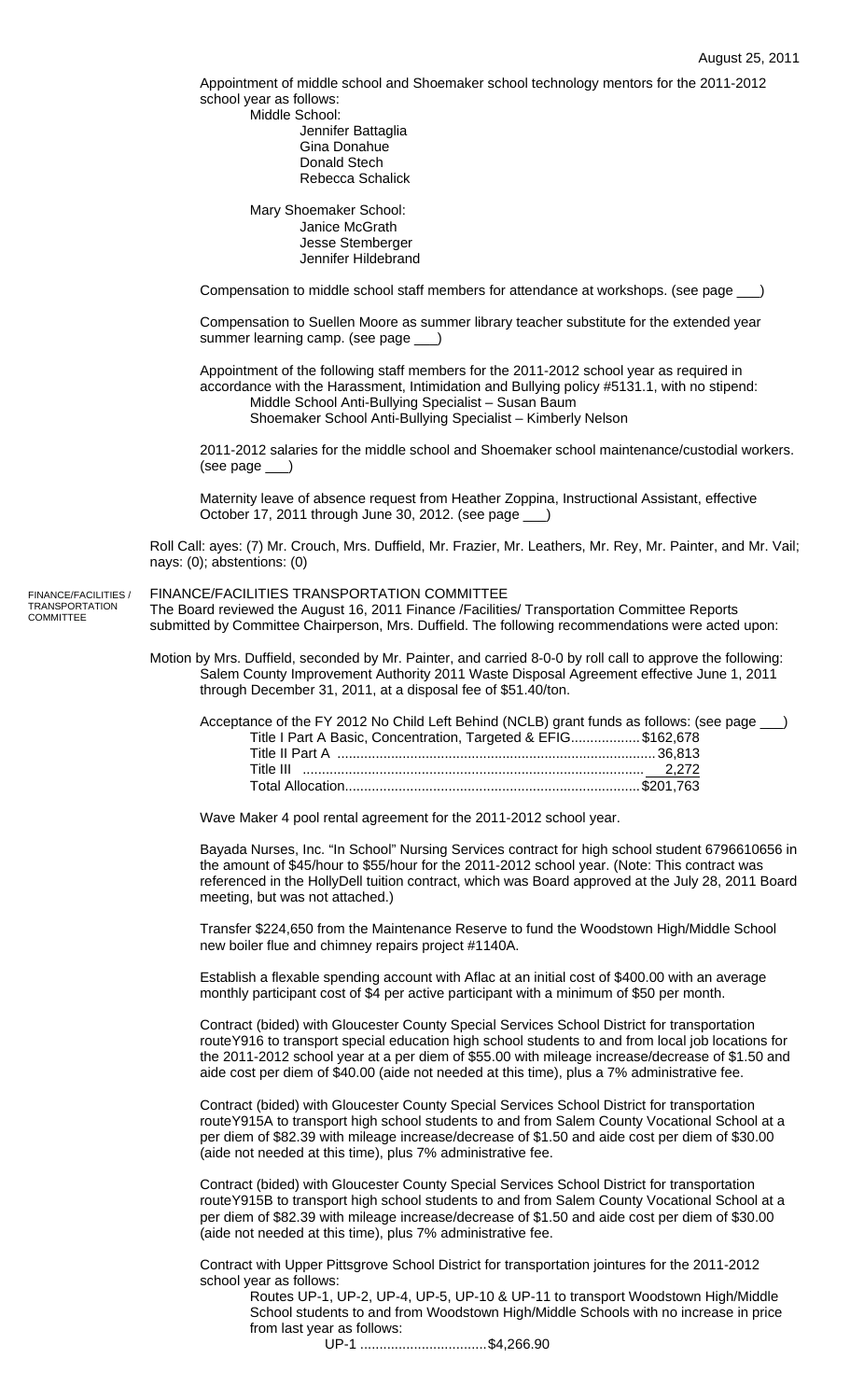| UP-2 \$5,859.37  |  |
|------------------|--|
| UP-4 \$2,685.80  |  |
| UP-5 \$4,359.91  |  |
| UP-10 \$2,738.51 |  |
| UP-11 \$3,055.76 |  |
| Total\$22,966.25 |  |

Route UP-9 to transport high school Vo-Tech Academy student to Schalick High School in the amount of \$2,500.00 for the 2011-2012 school year. (Note: This is less than last year because only one student will be attending.)

 Jointure with LAC Board of Education to share our special education high school route CPC1 to Hollydell School. Total route cost is \$55,351.80. (Note: LAC's cost is \$37,607.40 for shared route cost, additional mileage and aide cost.)

Establish a three year facility upgrade program with the following schedule of values:

Year 1 - \$425,000 Year 2 - \$350,000

Year 3 - \$250,000

Amendment #4 to the IDEA ARRA grant submitted on August 24, 2011. (see page \_\_)

Interlocal Services Agreement for Occupational Therapist for the 2011-2012 school year with the Pittsgrove Township Board of Education.

Roll Call: ayes: (8) Mr. Crouch, Mrs. Duffield, Mr. Frazier, Mr. Leathers, Mr. Morris, Mr. Rey, Mr. Painter, and Mr. Vail; nays: (0); abstentions: (0)

Motion by Mrs. Duffield, seconded by Mr. Leathers, and carried 7-0-0 by roll call (voting not applicable to sending district representatives) to approve the following:

Tuition contract with Pineland Learning Center for middle school student 5418121914 and elementary school student 3628103590 in the amount of \$41,887.80 per student for the 2011- 2012 school year.

Transfer \$178,000 from the Maintenance Reserve to fund the Mary S. Shoemaker School boiler replacement project # 1139A.

Roll Call: ayes: (7) Mr. Crouch, Mrs. Duffield, Mr. Frazier, Mr. Leathers, Mr. Rey, Mr. Painter, and Mr. Vail; nays: (0); abstentions: (0)

- OLD BUSINESS None OLD BUSINESS
- NEW BUSINESS None NEW BUSINESS

## OTHER REPORTS OTHER REPORTS

The following verbal reports were given:

Mr. Vail, Board President, discussed the timeline for Board goals and action plans. He also discussed proposed LRFP meeting frequency.

Mr. Coleman, Superintendent, reported the following:

- Test scores are in. Middle School AYP is on target.
- An engineer will be brought in to inspect the structural integrity of the buildings due to the recent earthquake.
- The tennis program has 40+ students and only 1 coach. Due to timing, Mr. Coleman requested permission to hire an assistant coach prior to the next Board meeting.
- The Freshman Transition program had a large turnout.
- Grant application status update.
- Emerged hire to replace Mia Gallagher prior to the next Board meeting.
- Tech training completed by 55 teachers on their own time.

## Mr. Rizzo, Business Administrator, reported on the following:

The high school chimney has been taken down. Boiler has been removed at the Mary Shoemaker School.

| ADMINISTRATIVE<br>REPORTS   | ADMINISTRATIVE REPORTS<br>The Administrative Reports were attached to Superintendent's Monthly Report and delivered under<br>separate cover.                                 |
|-----------------------------|------------------------------------------------------------------------------------------------------------------------------------------------------------------------------|
| SENDING DISTRICT<br>REPORTS | SENDING DISTRICT REPORTS<br>Mr. Morris – Alloway Rep., thanked Mr. Rizzo for the tour of the buildings.                                                                      |
|                             | Mr. Belisario - Upper Pittsgrove Rep., was not in attendance.                                                                                                                |
| <b>SACC REPORT</b>          | SCHOOL AGE CHILD CARE (SACC) REPORT – Mrs. Miller was not in attendance.                                                                                                     |
| <b>DELEGATE REPORT</b>      | <b>DELEGATE REPORT</b><br>Mrs. Duffield reported on the following:<br>The County SBA meeting will be held Wednesday, September 28 <sup>th</sup> at the Vo-Tech.<br>$\bullet$ |